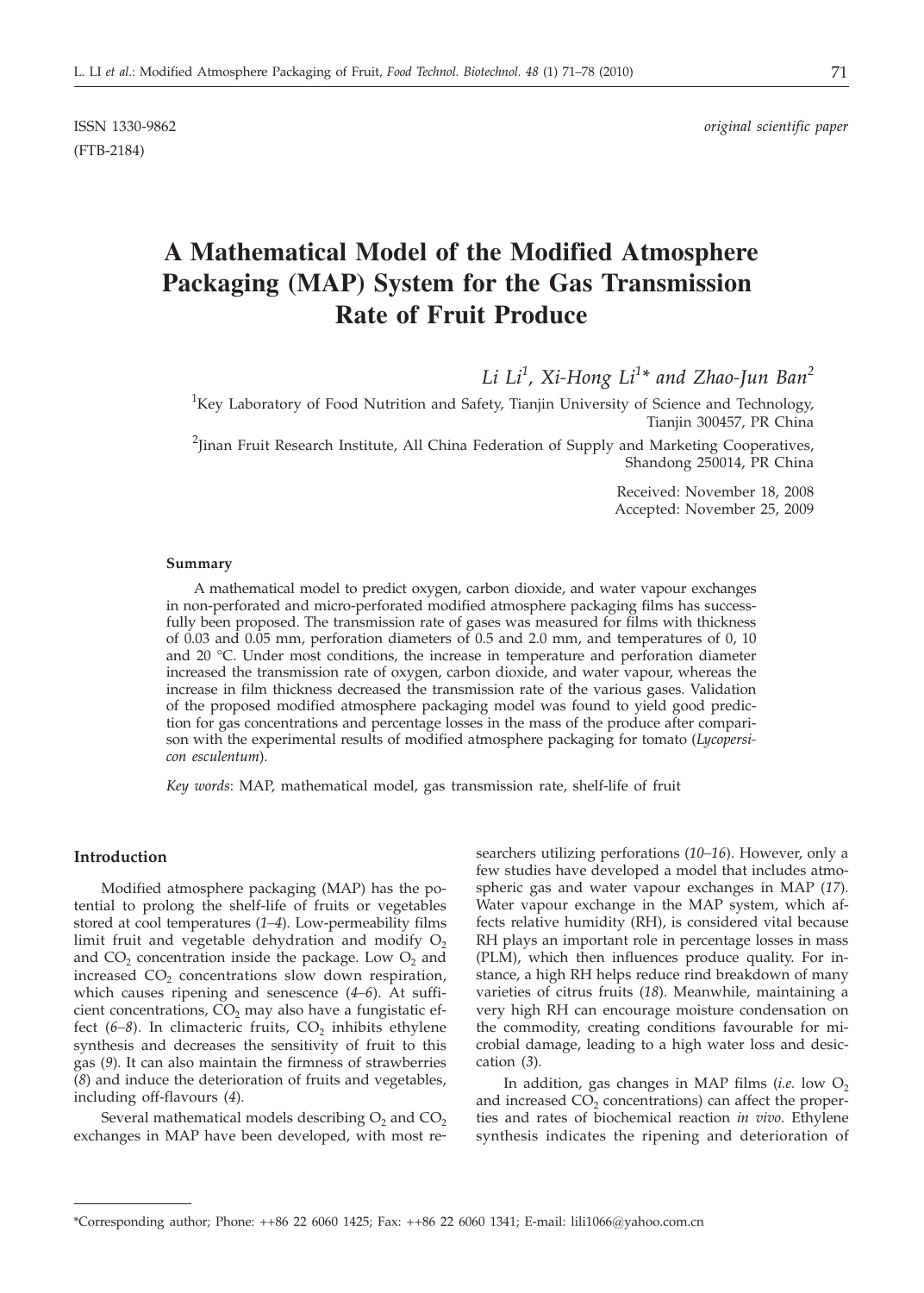produce in MAP films, such as bananas, tomatoes, pears, and apples (19,20). When  $O_2$  and  $CO_2$  concentrations achieve certain value, ethylene synthesis is inhibited. However, a mathematical model of ethylene concentration in MAP has rarely been estimated.

This research aims to develop a mathematical model for  $O_2$ ,  $CO_2$ , ethylene, and water vapour exchanges in MAP films. To achieve this purpose, it is necessary to determine the gas transmission rate (GTR) and water vapour transmission rate (WVTR) of the MAP film, to develop a mathematical model for predicting the GTR and WVTR in the film, and to validate the proposed model when the film thickness and temperature are known.

## **Material and Methods**

# *Mathematical model of the MAP system for fruit produce*

MAP is important for fruit and vegetable storage and transportation. The permeability of gases and water vapour is determined as an important guideline for MAP package films. Gas molecules passing through a homogeneous membrane follow the solution-dissolution theory, which is divided into four steps: 1) adsorption, 2) solution, 3) transmission, and 4) desorption (Fig. 1).



**Fig. 1.** Gas molecule penetrating course is divided into four steps: (1) adsorption, (2) solution, (3) transmission, and (4) desorption

The following are the key assumptions made in developing the mathematical model for MAP films: (*i*) compositions are uniformly distributed, and gas exchanges are at steady-state within the packaging; (*ii*) molecular mass transfer through the film is due to diffusion only; (*iii*) there is no adjusting component in the MAP system, and changes in gas are spontaneously modified; (*iv*) the total pressure inside the package is equal to that in the atmosphere.

Gas and water vapour exchanges through MAP films follow Fick's law as follows:

$$
J_{i, \text{film}} = \frac{P_i A}{\Delta x} \Big( \Big[ y_i \Big]_s - \Big[ y_i \Big]_p \Big) \tag{1/}
$$

where  $J_{\text{i,film}}$  is diffusive flux of gas *i* per unit of time through the film  $(m^3 / day)$ ,  $P_i$  is the gas *i* permeability coefficient of the film  $(m^3/(m \cdot \text{day} \cdot \text{kPa}))$ , *A* is the surface area of the film  $(m^2)$ ,  $\Delta x$  is the film thickness  $(m)$ ,  $[y_i]_a$  is<br>the partial pressure of gas *i* in the atmosphere outside the partial pressure of gas *i* in the atmosphere outside the package (kPa), [*y*<sub>ilp</sub> is the partial pressure of gas *i* in-<br>side the package (kPa), and the subscript i is substituted side the package (kPa), and the subscript i is substituted with O, C, E, and H to denote  $O_2$ ,  $CO_2$ , ethylene, and water vapour, respectively.

In a MAP package used to store fresh produce, gas and water vapour exchanges depend on the respiration rate of the produce and the permeability of the film to gas and water vapour. The flux of gas *i* is a function of respiration rate, which in turn is a function of gas *i* concentration within the package:

$$
J_{i, \text{fruit}} = mRR_i \left( \left[ y_i \right]_{\text{P}} \right) \tag{2/}
$$

where  $J_{i, fruit}$  is the flux of gas  $i$  per unit of time into the fruit  $(m^3/day)$ , *m* is the mass of produce in the package (kg), and  $RR_i([y_i]_p)$  is the respiration rate as a function of  $[y_i]_{(m^3/(k\alpha, d^3y))}$  $[y_i]_p$  (m<sup>3</sup>/(kg·day)).

At equilibrium, the flux of gas *i* through the film and into the produce should be equal. Therefore, combining Eqs. 1 and 2, the following is obtained:

$$
\frac{P_{i}A}{\Delta x}\big(\big[y_{i}\big]_{\scriptscriptstyle\circ}-\big[y_{i}\big]_{\scriptscriptstyle\circ}\big)=mRR_{i}\big(\big[y_{i}\big]_{\scriptscriptstyle\circ}\big) \qquad \qquad /3/
$$

To predict the film permeability characteristics for a sealed package containing a given mass of produce to yield a desired package gas *i* concentration, the following Eq. is used:

$$
\frac{P_{i}A}{\Delta x} = \frac{mRR_{i}( [y_{i}]_{P})}{[y_{i}]_{P} - [y_{i}]_{P}}
$$
 (4/

Hence, the prediction of permeability requirements should be relatively straightforward using Eq. 4 once the relationship between RRi and the gas *i* concentration is known.

An example of  $O_2$  consumption and  $CO_2$  production curves is shown in Fig. 2.



**Fig. 2.** Typical example of fitted values of predicted compositions of  $O_2$  and  $CO_2$  gases inside MAP film at 20 °C calculated using the mathematical model ( $\circ$  O<sub>2</sub>;  $\Box$  CO<sub>2</sub>)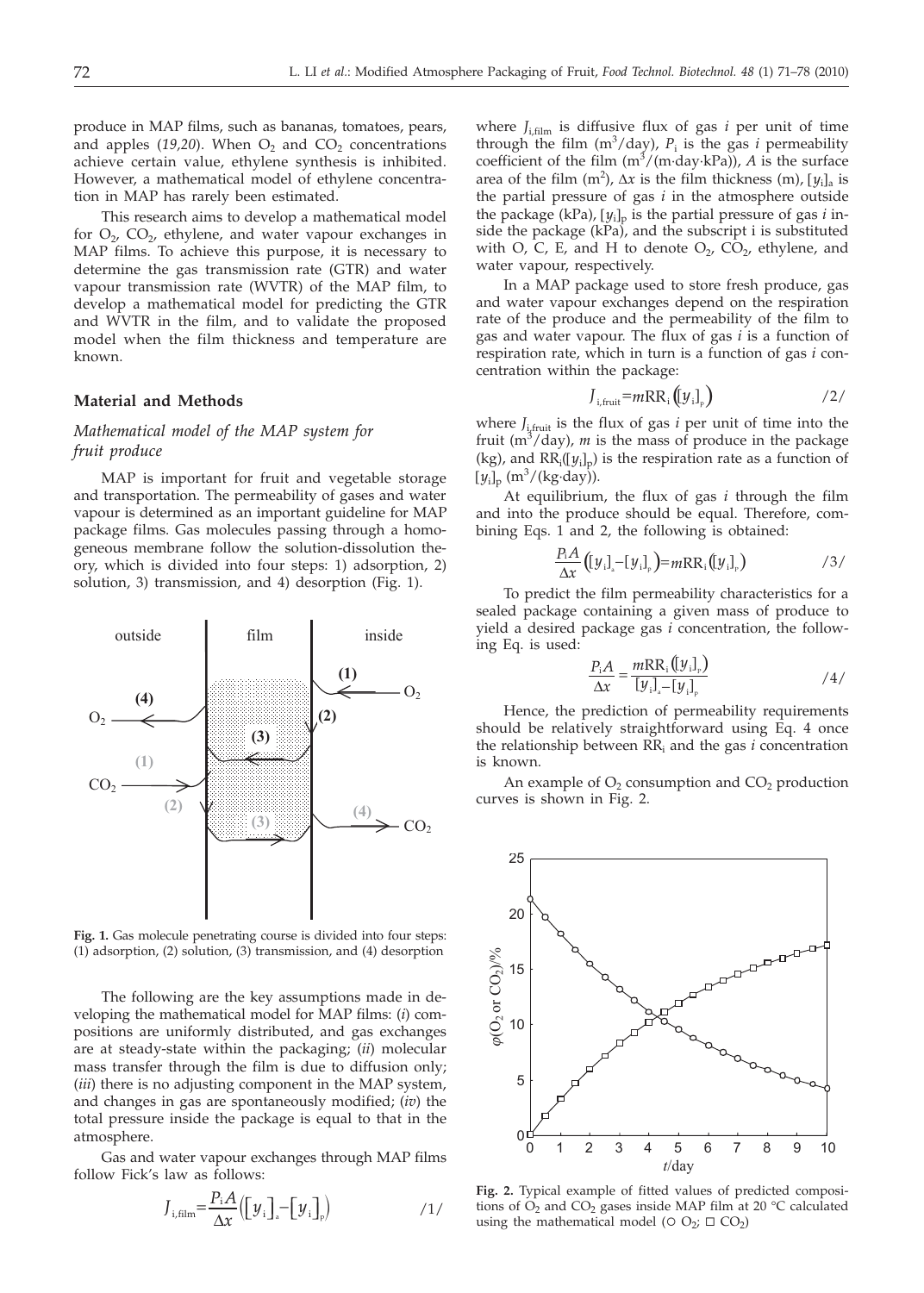The best fit equation of the data was found to have the following form:

$$
[O_2] = a[1 - e^{-(b + ct)^d}]
$$

$$
[CO_2] = k[1 + e^{-(1+mt)^n}]
$$

where  $[O_2]$  is the partial pressure of  $O_2$  in the jar (kPa),  $[CO<sub>2</sub>]$  is the partial pressure of  $CO<sub>2</sub>$  in the jar (kPa), *t* is time (day), and a, b, c, d, e, k, l, m and n are the constants of the equations.

In all cases, the  $R^2$  values were 0.999 or better, and the fitted curves were virtually indistinguishable from the actual data (Fig. 2).

The first derivative of Eqs. 5 and 6 gives the rate of  $O_2$  consumption and  $CO_2$  produce *vs.* time (*t*) as shown below:

$$
\frac{d[O_2]}{dt} = acd[(b+ct)^{d-1}]e^{-(b+ct)^d}
$$

$$
\frac{d[CO_2]}{dt} = -kmn[(1+mt)^{n-1}]e^{-(1+mt)^n}
$$

The rate of respiration can be calculated from Eqs. 7 and 8 using the following relationship:

$$
RR_{\text{O}_2} = \frac{d[\text{O}_2]}{dt} \cdot V/m \qquad \qquad \text{/9/}
$$

$$
RR_{CO_2} = \frac{d[CO_2]}{dt} \cdot V/m
$$
 / 10/

where  $RR_{O_2}$  is the  $O_2$  consumption rate  $((m^3 \text{ kPa})/(day \text{ kg})),$  $RR_{CO_2}$  is the  $CO_2$  production rate  $((m^3 \text{ kPa})/(day \text{ kg}))$ , *V* is the void volume of the jar  $(m^3)$ , and  $m$  is the mass of the fruit in MAP bags (kg).

By combining Eqs. 7 and 9, or Eqs. 8 and 10, the relationship between time and  $RR_{O_2}$  or  $RR_{CO_2}$ , respectively, is defined as follows:

$$
RR_{O_2} = acd[(b+ct)^{d-1}]e^{-(b+ct)^d}
$$

$$
RR_{O_2} = -kmn[(1+mt)^{n-1}]e^{-(1+mt)^n}
$$

The relationship between  $RR<sub>O</sub>$  and  $O<sub>2</sub>$  concentration or  $RR_{CO<sub>2</sub>}$  and  $CO<sub>2</sub>$  concentration can be directly obtained by solving Eqs. 5 and 6 for time, then substituting them with Eqs. 11 and 12, respectively. This approach yields rather complex mathematical equations:

$$
RR_{O_2} = cdV/m \cdot (a - [O_2])[ln(\frac{a}{a - [O_2]})^{\frac{d-1}{d}})(13/
$$

$$
RR_{CO_2} = \frac{m}{W/m \cdot (k - [CO_2])[ln(\frac{k}{[CO_2] - k})]^{\frac{n-1}{n}}}
$$
 / 14/

An alternative approach is to simultaneously solve Eqs. 11 and 12 for time, then to generate curves that can be fitted with an approximate function.

Both Eq. 13 and Eq. 14 represent a continuous mathematical relationship between  $RR_{O_2}$  and  $O_2$  concentration, or  $RR_{CO_2}$  and  $CO_2$  concentration. They can be substituted with Eq. 4 to yield the equations below:

$$
\frac{P_{\text{O}_2}A}{\Delta x} = \frac{\text{cd}V(a - [O_2]_p)[\text{ln}(\frac{a}{a - [O_2]_p})]^{\frac{d-1}{d}}}{[O_2]_a - [O_2]_p} \tag{15/}
$$

$$
\frac{P_{\rm CO_2}A}{\Delta x} = \frac{mnV(k - [CO_2]_p)[ln(\frac{k}{[CO_2]_p - k})]^{\frac{n-1}{n}}}{[CO_2]_p - [CO_2]_a} \tag{16}
$$

Eqs. 15 and 16 can be rearranged to plot produce mass as a function of package  $O_2$  and  $CO_2$  concentrations, respectively, for different permeability parameters.

The advantage of MAP films is that the permeability of gas and water vapour can be adjusted to ensure that adequate gas composition and humidity conditions are achieved and maintained throughout the storage period. Moreover, the applicability of the MAP film in controlling the percentage losses in mass (PLM) of the produce inside the MAP packages has so far been rarely evaluated. The model gave a good prediction of the PLM change inside the package (Fig. 3).



**Fig. 3.** Typical example of fitted values of percentage losses in mass (PLM) inside MAP film at 20 °C calculated using the mathematical model

A simplified mathematical model describing the ethylene concentration inside a package containing fresh produce is represented by Eq. 17 below:

$$
[C_2H_4] = \frac{10^6 \Delta x m R_{C_2H_4}}{A P_{C_2H_4}}
$$
 / 17/

where  $[C_2H_4]$  is ethylene concentration inside the package (ppm),  $R_{C_2H_4}$  is the ethylene synthesis rate of the produce  $(m^3/(day \text{ kg} \cdot \text{kPa}))$ , and  $P_{C_2H_4}$  is the permeability coefficient of the MAP film  $(m^3/(\text{day-kPa}))$ . Higher ethylene gas permeability of the film makes it less effective in attaining the optimal package atmosphere required for some slowly respiring produce.

#### *Transmission rate through the MAP film*

#### $O_2$  and  $CO_2$

The gas transmission rate (GTR) of the MAP films of 0.03 and 0.05 mm thickness, and that of 0.05 mm thickness with 8 perforations of 0.5 and 2.0 mm diameter) for  $O_2$  and  $CO_2$  was determined at 0, 10 and 20 °C, respectively. The method used for determining film transmission rate followed that of Ishikawa *et al*. (*21*) with some modifications. Pure  $CO<sub>2</sub>$  of known volume was initially introduced into the MAP packages with 22.0×30.0 cm size. These packages were hung in a glass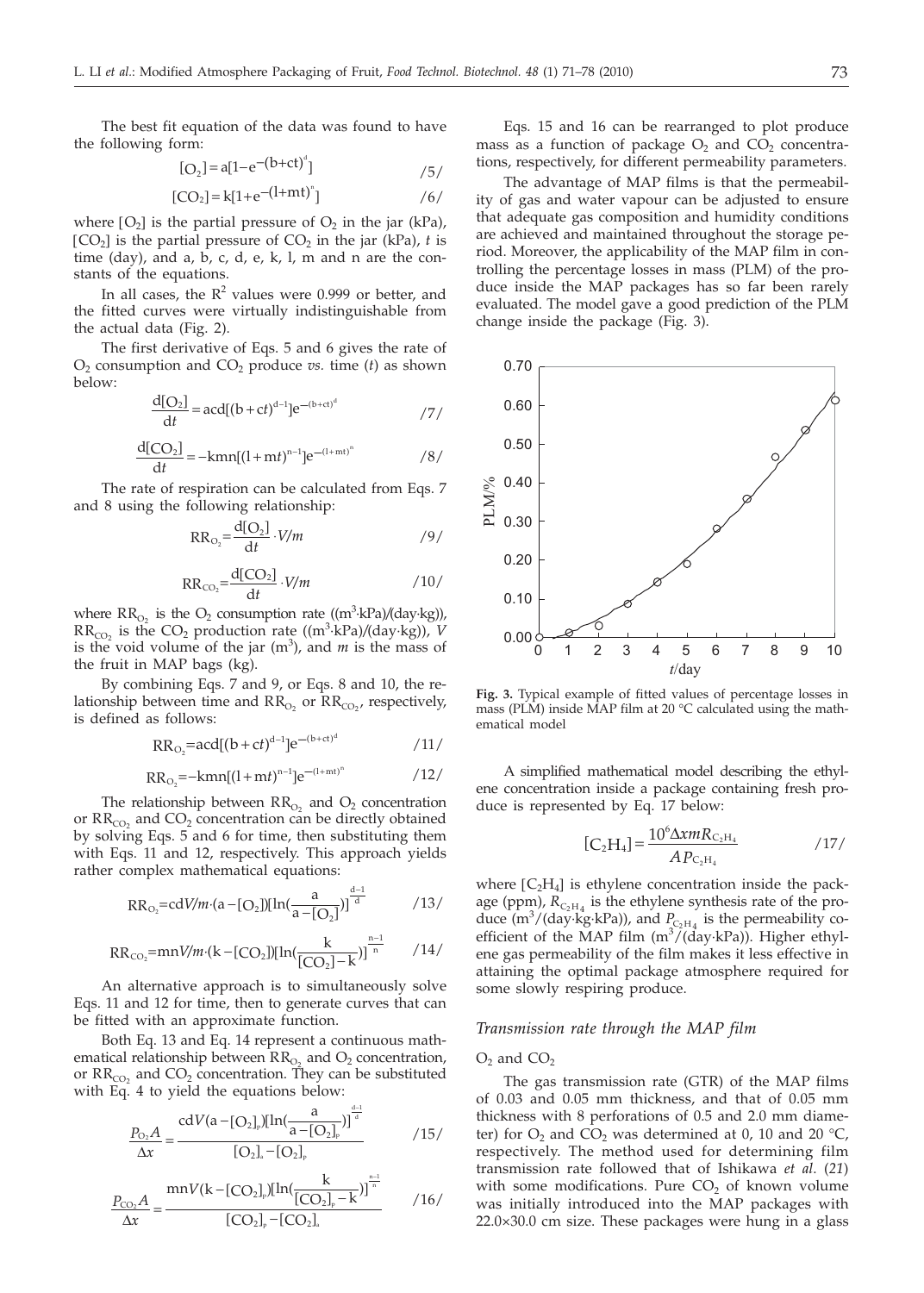jar and stored in a temperature-controlled incubator. The initial gas composition inside the jar was atmospheric. During the experiment,  $CO<sub>2</sub>$  permeated out of the package and into the jar, while  $O_2$  permeated into the package. The gas concentration inside the jar was periodically measured by a gas chromatograph (GC). An example of the fit of the predicted partial pressure was observed, suggesting that the gas transmission rates were accurate. The GTR was calculated using the following:

$$
\ln(\frac{X_{\text{in},i,0} - X_{\text{out},i}}{X_{\text{in},i,t} - X_{\text{out},i}}) = P_i \frac{p_{\text{T}} t^{\Delta x}}{V}
$$
 / 18/

where  $X_{\text{in},i,0}$  is the initial concentration of gas *i* inside the jar  $(\%)$ ,  $X_{\text{init}}$  is the concentration of gas *i* inside the jar at the time  $t$  (%),  $X_{\text{out,i}}$  is the concentration of gas *i* outside the jar  $(\%)$ ,  $P_i$  is the gas transmission of MAP to gas *i*  $(m^3/(m \cdot \text{day} \cdot \text{kPa}))$ ,  $\Delta x$  is the film thickness  $(m)$ ,  $p_T$  is the total pressure inside the package (kPa) equal to 101.325 total pressure inside the package (kPa) equal to 101.325 kPa, *t* is time (day), and *V* is the void volume of the jar  $(m<sup>3</sup>)$ .

## Water vapour

Water vapour transmission rate (WVTR) was measured gravimetrically using the ASTM method E96-95 (*22*). Approximately 8 g of anhydrous calcium chloride, after drying at 60 °C for 1 h, was placed in each test jar to establish dry conditions. The relative humidity (RH) inside the jar was assumed to be 0 %. A sample of film was placed over the jar, and its edge was sealed. After the films were mounted, the whole assembly was weighed and placed in a temperature-controlled chamber at a set temperature  $(\pm 1 \degree C)$  and RH of  $(80\pm 2)$  %. Experiments were conducted at 0, 10 and 20 °C storage temperatures. Additional weighing with an accuracy of 0.001 g was done at 30-minute intervals. A similar approach was done according to Herrmann *et al*. (*23*) and Erdohan and Turhan (*24*) for measuring the water vapour permeability of methylcellulose-whey protein films. WVTR was calculated in  $\text{kg/(m²-day)}$  using:

$$
WVTR = \frac{m_t - m_0}{\Delta t} \cdot \frac{1}{A} \tag{19}
$$

where  $m_0$  is the initial mass of the test jar (kg),  $m_t$  is the mass of the test jar at time  $t$  (kg),  $\Delta t$  is the duration of the test period (day), and *A* is the effective surface area of the test film  $(m^2)$ .

# *Validation of the proposed model*

To validate the mathematical model, a series of experiments was conducted. Low density polyethylene (LDPE) film package (22.0×30.0 cm) was used in all treatments. Films of 0.03 and 0.05 mm thickness, and that of 0.05 mm thickness with 8 perforations of 0.5 mm diameter were used. The gas permeability of the experimental films was determined as mentioned previously. The produce used in the MAP experiment was *Lycopersicon esculentum* (tomato), which is recognized as a high- -quality late-season vegetable. Its rind is orange-red, and the flesh is red, sweet and delicious. The fruit is elliptical in shape, typically 1.0–2.5 cm in diameter and 1.5– 4.0 cm in length. The optimum atmospheric composition for *Lycopersicon esculentum* is probably in the range of  $3-8$  %  $O_2$  and  $5-10$  %  $CO_2$ . *Lycopersicon esculentum, size* 

L (about 2.0 cm diameter and 3.0 cm in length), was harvested in March 2007, which is the normal commercial harvesting period, and immediately transported to our laboratory. The produce was temporarily stored at  $0^{\circ}$ C until use in the MAP experiments.

MAP packages (500 g of *Lycopersicon esculentum*) of different thickness (0.03 and 0.05 mm) and different perforation diameters (0.5 and 2.0 mm) were studied under different temperatures (0, 10 and 20 °C). The MAP packages were sealed and then stored in a temperature-controlled incubator. The RH of the air inside the chamber was controlled by a saturated LiCl solution under 0, 10 and 20 °C. The initial gas composition was atmospheric in all trials.

#### Gas analysis

The gas composition inside the package was periodically analyzed. For all trials, the gas composition inside the package was measured using a gas chromatograph at 24-hour intervals for all the samples stored at three different temperatures. The method used was based on that of Ishikawa *et al.* (*21*) with some modifications. The measured and the predicted concentrations of the gases  $(O<sub>2</sub>$  and  $CO<sub>2</sub>)$  inside the packages were then compared.

## Percentage losses in mass (PLM)

The packaged samples were marked for PLM. Their initial mass was taken, and periodic observations of the loss in mass were made by weighing the samples every 24 h. PLM was calculated and expressed as cumulative percentage loss.

Consequently, the measured data were compared with those predicted using the proposed mathematical model. The goodness of fit of the model was determined by calculating the mean relative error, as reported by McLaughlin and O'Beirne (*25*). This method can indicate the relative error of the predictions; values below 10.0 % were considered to be reasonably good for most practical purposes.

### *Statistical analysis*

All data were analyzed by factorial analysis or one-way analysis of variance (ANOVA). The significance of differences between means was determined by the Tukey's HSD (honestly significant difference) test at p<0.05. SPSS software for Windows v. 11.5 (SPSS Inc., IL, USA) was used for all data analyses.

## **Results and Discussion**

# *Transmission rate through the MAP film*

#### $O_2$  and  $CO_2$

Temperature exerted a significant positive effect on the GTR in the tested range (Table 1). Emond *et al*. (*10*) reported similar results; however, Silva *et al*. (*13*) and Fonseca *et al*. (*11*) reported that temperature had no significant effect. The diffusivity of gas in air increased by about 80 % when temperature was increased from 0 to 20 °C.

Table 2 shows that there is no significant difference between the GTR when MAP films with thickness of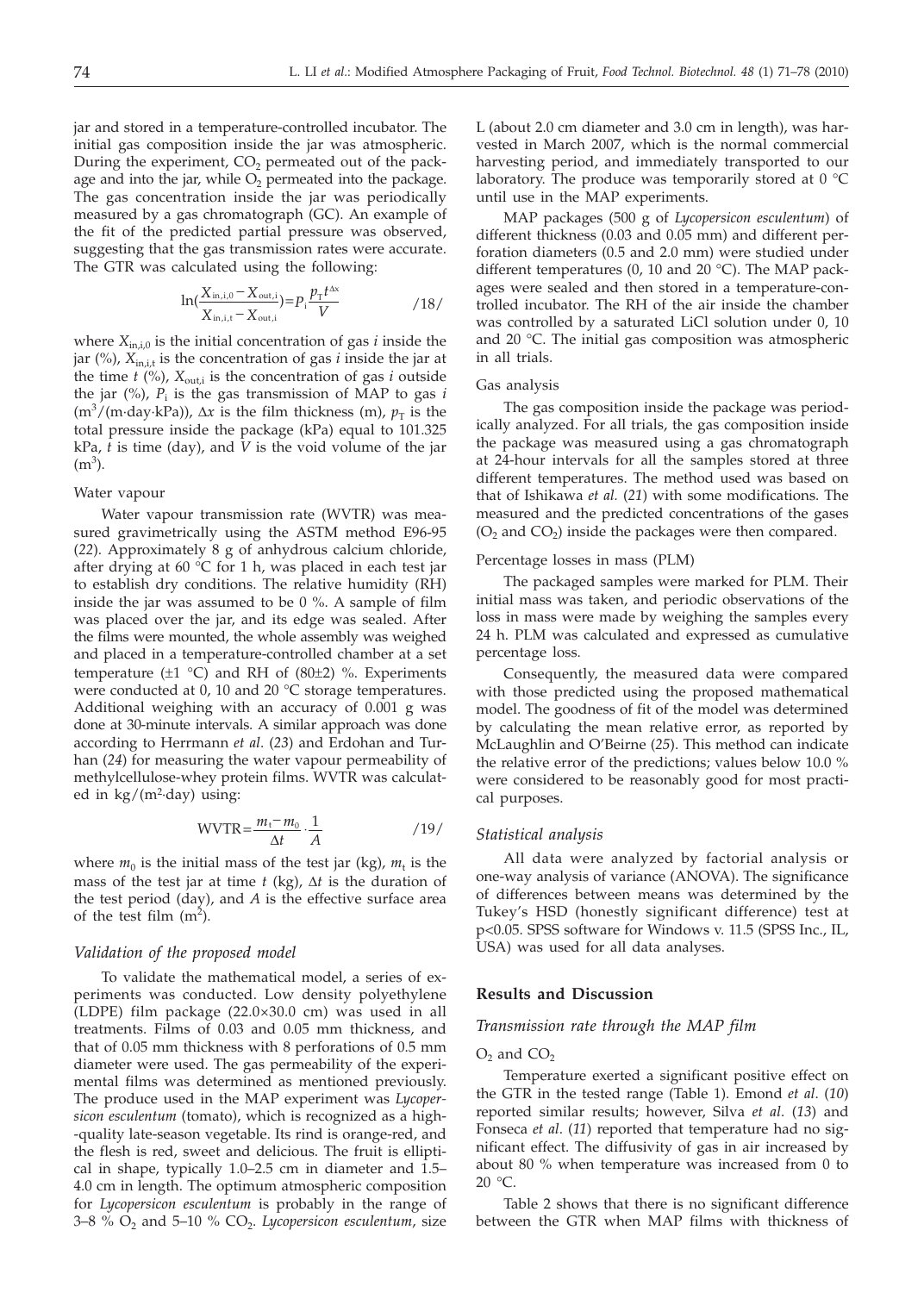Table 1. Effects of temperature on permeability coefficient of MAP film to  $O_2$  and  $CO_2$  gases using 0.03 mm thick film

|                            | $P_i/(m^3/(10^5 \text{ m-day-kPa}))$ |                    |  |
|----------------------------|--------------------------------------|--------------------|--|
| Temperature/ ${}^{\circ}C$ | $\Omega$                             | (1)                |  |
| 0                          | $(1.32 \pm 0.02)a$                   | $(1.36 \pm 0.05)a$ |  |
| 10                         | $(2.07 \pm 0.06) b$                  | $(2.15 \pm 0.25)b$ |  |
| 20                         | $(2.38 \pm 0.10)c$                   | $(2.50 \pm 0.14)c$ |  |
|                            |                                      |                    |  |

Data are mean values of three separate experiments±standard deviation (*N*=7); mean values followed by different letters in each column are significantly different at p<0.05

Table 2. Effects of film thickness on permeability coefficient of MAP film to  $O_2$  and  $CO_2$  gases at  $0^{\circ}$ C

| Thickness/mm                                     | $P_i/(m^3/(10^5 \text{ m-day-kPa}))$ |                     |  |
|--------------------------------------------------|--------------------------------------|---------------------|--|
|                                                  | O <sub>2</sub>                       | CO <sub>2</sub>     |  |
| 0.03                                             | $(1.32 \pm 0.02)a$                   | $(1.36 \pm 0.05)a$  |  |
| 0.05                                             | $(1.31\pm0.04)a$                     | $(1.42 \pm 0.20)a$  |  |
| 0.05 with perforations<br>$(\emptyset = 0.5$ mm) | $(1.77 \pm 0.01)$ b                  | $(1.73 \pm 0.03)$ b |  |
| 0.05 with perforations<br>$(\emptyset = 2.0$ mm) | $(3.19 \pm 0.12)c$                   | $(3.12 \pm 0.08)c$  |  |

Data are mean values of three separate experiments±standard deviation (*N*=7); mean values followed by different letters in each column are significantly different at p<0.05

0.03 and 0.05 mm were used, whereas there was a significant increase in GTR when perforations were introduced, especially when perforation diameter was increased from  $0.5$  to  $2.0$  mm ( $p<0.05$ ). Therefore, film thickness did not seem to be a dominant factor for the GTR of the non-perforated film. On the other hand, Emond *et al*. (*10*), using a plexiglass cover with thickness ranging from 1.59 to 12.7 mm, reported that an increase in film thickness decreases GTR of  $O<sub>2</sub>$  and  $CO<sub>2</sub>$ . Note that the perforation diameter exerted a positive effect on GTR.

To investigate the dependence of GTR on gas type, the data obtained under the same experimental conditions (temperature and film thickness) were statistically compared (Table 3). Under most conditions, there was no significant difference in the GTR between gas types  $(O<sub>2</sub>)$ and CO<sub>2</sub>). The average ratio of CO<sub>2</sub> to O<sub>2</sub> permeability, the  $\beta$  ratio, was 1.047. This ratio did not depend on any factor tested. Emond *et al*. (*10*), Fonseca *et al*. (*11*), and Techavises and Hikida  $(26)$  reported an average  $\beta$  ratio of 1.00, 0.81, and 1.04, respectively, which was close to the  $\beta$  ratio obtained here. Paul and Clarke (12) also reported that perforations served as a function of non-selective permeation gases. Perforations in polymeric films can change the ratio of gas transport, generally reducing the  $\beta$  ratio, and thereby making it possible to adjust the gas composition. In addition, the proposed model was found to fit the experimental data well, and the mean relative error between the observed and predicted values was below 8.8 %.

#### Water vapour

Fig. 4 summarizes the measured water vapour transmission rate (WVTR) through a series of MAP films. It is clear that the tested factors significantly affected the WVTR. Temperature showed a positive effect, whereas film thickness had a negative effect on WVTR. The WVTR values ranged from  $0.27$  to  $1.54 \text{ kg/(m}^2 \text{-day)}$ , the lowest being for 0.05 mm film thickness at 0 °C, while the highest was for 0.03 mm film thickness at 20 °C. WVTR values were found to increase from  $0.27$  to  $1.01 \text{ kg/(m²-day)}$ and 0.45 to 1.54 kg/( $m^2$ -day) when the temperature increased from 0 to 20 °C for 0.05 and 0.03 mm film thickness, respectively. Hale *et al*. (*27*) reported that WVTR



Fig. 4. Water vapour transmission rate (WVTR) (kg/(m<sup>2</sup>·day)) of three series of MAP films at 0, 10, and 20 °C: 0.03 mm thick film, 0.05 mm thick film and 0.05 mm thick film with 8 perforations of 0.5-mm diameter

Table 3. Dependences of permeability coefficient on gas type under various experimental conditions using 0.03 and 0.05 mm thick films

| 0.05               |
|--------------------|
| $(2.43 \pm 0.2)a$  |
| $(2.51 \pm 0.04)a$ |
|                    |

Data are mean values of three separate experiments±standard deviation (*N*=7); mean values followed by different letters in each column are significantly different at p<0.05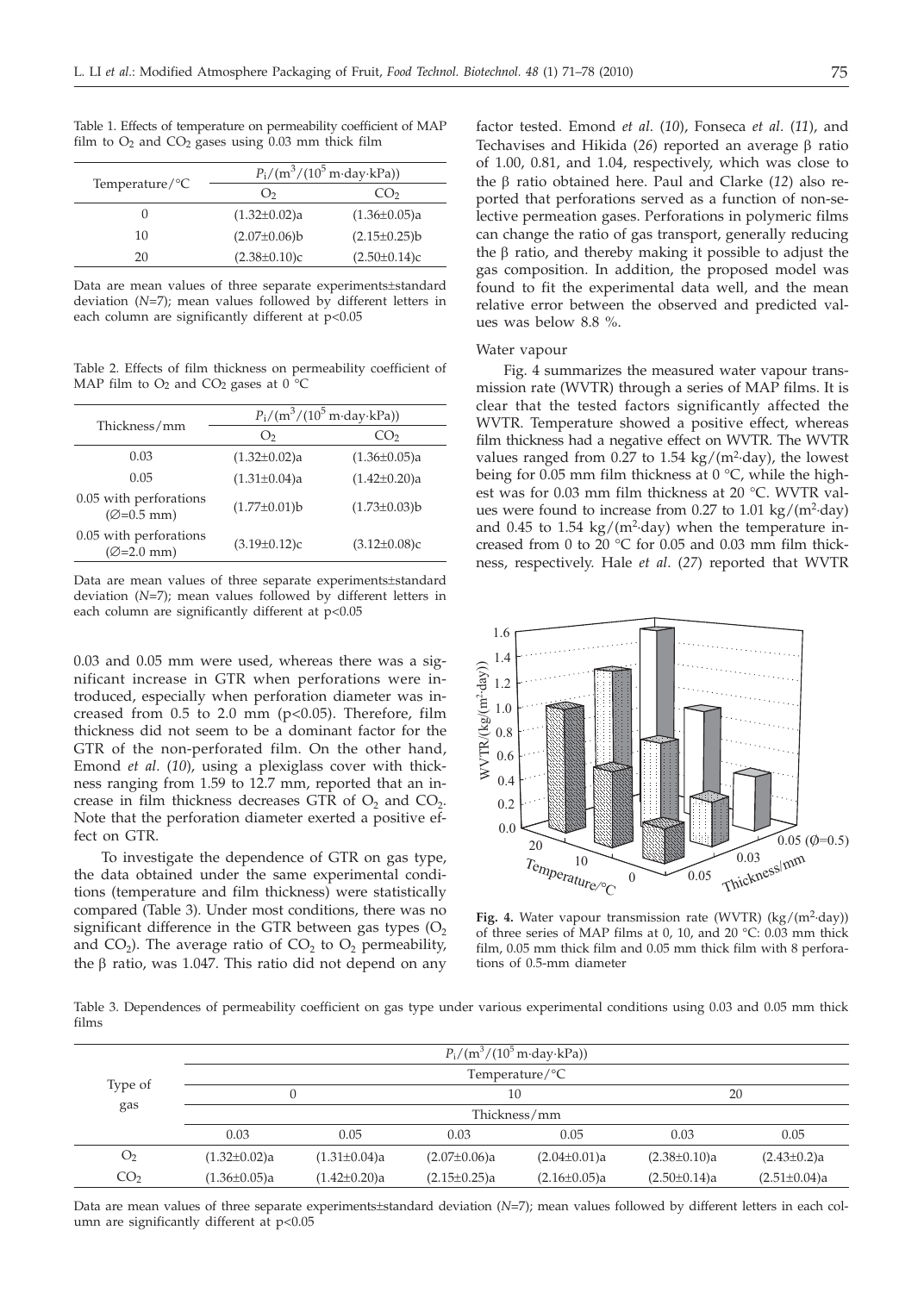ranged from  $0.97$  to  $4.26 \text{ kg/(m²-day)}$  for a series of different film thicknesses and tested temperatures.

## *Validation of the proposed model*

For the MAP storage of *Lycopersicon esculentum*, the model was found to give good prediction for the gas concentration changes inside the package at different temperatures using films with 0.03 mm thickness (Fig. 5), 0.05 mm thickness (Fig. 6) and 0.05 mm thickness with 8 perforations of 0.5 mm diameter (Fig. 7). Gas concentration was found to change faster at higher temperatures than at lower temperatures owing to the dependence of the film gas transmission rate on the temperature. Similarly, the perforation diameter exerted a positive effect. The introduction of small perforations on the film package markedly changed the package atmosphere because of the higher relative magnitude of the permeability of the perforation than the MAP film. For

instance, the  $O_2$  and  $CO_2$  concentrations until day 5 of the produce storage in the 0.05-mm film package without perforations at  $0^{\circ}$ C were 13.0 and 4.9 % (Fig. 6), and 19.9 and 1.1 % for the films with 0.5-mm diameter perforations (Fig. 7).

The model also gave a good prediction of the PLM change inside the package (Fig. 8). The results showed that temperature and introduction of perforations exerted a positive effect, whereas film thickness resulted in a negative effect.

All the results showed a fit between the experimental and predicted values, wherein a good agreement was established. The mean relative error between the observed and predicted values was found to be below 9.5 % for all treatments, thus confirming the predicting capability of the model. Similarly, an empirical model for predictive respiration rate was successfully developed (*28*). The mathematical model of respiration rate and the



**Fig. 5.** Validation of the model showing the experimental and predicted gas concentrations inside MAP film packages with produce, using 0.03 mm thick film at: a) 0, b) 10 and c) 20 °C ( $\circ$  O<sub>2</sub>;  $\Box$  CO<sub>2</sub>; solid lines represent the predicted values)



**Fig. 6.** Validation of the model showing the experimental and predicted gas concentrations inside MAP film packages with produce, using 0.05 mm thick film at: a) 0, b) 10 and c) 20 °C ( $\circ$  O<sub>2</sub>;  $\Box$  CO<sub>2</sub>; solid lines represent the predicted values)



**Fig. 7.** Validation of the model showing the experimental and predicted gas concentrations inside MAP film packages with produce, using 0.05 mm thick film with 8 perforations of 0.5 mm diameter at: a) 0, b) 10 and c) 20 °C ( $O_2$ ;  $\Box$   $CO_2$ ; solid lines represent the predicted values)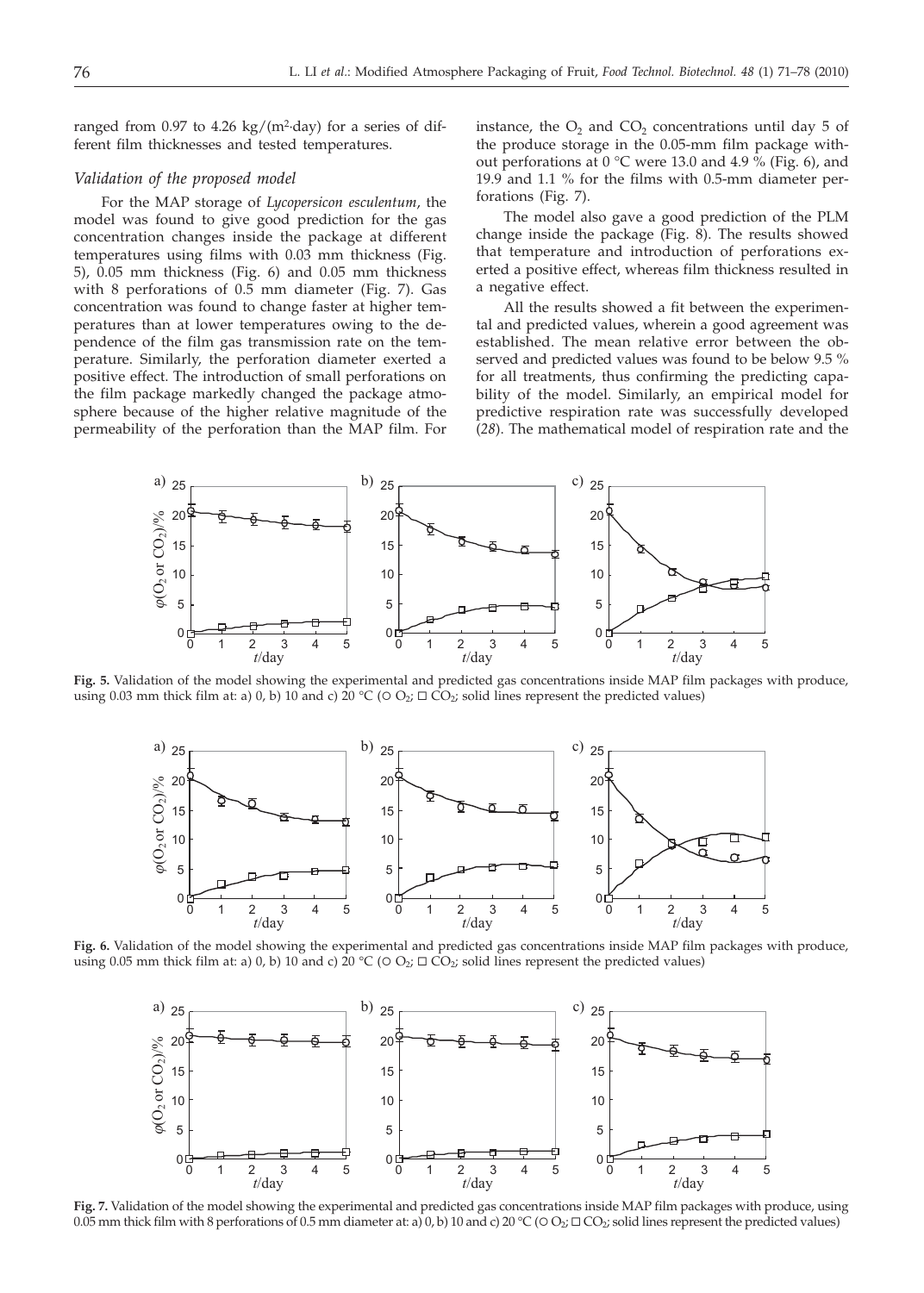

**Fig. 8.** Validation of the model showing the experimental and predicted PLM of the produce inside MAP film packages, using: a)  $0.03$  (O),  $0.05$  mm ( $\bullet$ ) thick films and  $0.05$  mm thick film with 8 perforations of 0.5 mm diameter  $(\square)$  at 20 °C, and b) 0.05 mm thick film at  $0 (\Box)$ , 10 (O) and 20 °C ( $\bullet$ ) (solid lines represent the predicted values)

predicted steady gas concentration of a particular kind of produce (such as tomato) in modified atmosphere packages were studied (*29–31*). The desired equilibrium gas concentration could be achieved by adjusting the data of film specification with the help of the predictive model.

## **Conclusions**

A mathematical model with good predictions was successfully reported, which simulates changes over time in concentrations of various gases inside MAP films. The model may be used for non-perforated and micro-perforated MAP films. An increase in temperature and the introduction of perforation could increase the transmission rate of  $O_2$ ,  $CO_2$ , and water vapour, whereas an increase in film thickness could decrease the transmission rate of various gases.

# **References**

- *1.* R.G. Tomkins, The conditions produced in film packages by fresh fruits and vegetables and the effect of these conditions on storage life, *J. Appl. Microbiol. 25* (1962) 290–307.
- *2.* S.S. Rizvi, Requirements for foods packaged in polymeric films, *CRC Crit. Rev. Food Sci. Nutr. 14* (1981) 111–134.
- *3.* D. Zagory, A.A. Kader, Modified atmosphere packaging of fresh produce, *Food Technol. 42* (1988) 70–77.
- *4.* A.A. Kader, D. Zagory, E.L. Kerbel, Modified atmosphere packaging of fruits and vegetables, *CRC Crit. Rev. Food Sci. 28* (1989) 1–30.
- *5.* G. Lopez-Briones, P. Varoquaux, G. Bureau, B. Pascat, Modified atmosphere packaging of common mushroom, *Int. J. Food Sci. Technol. 28* (1993) 57–68.
- *6.* M.K. El-Kazzaz, N.F. Sommer, R.J. Fortlage, Effect of different atmospheres on postharvest decay and quality of fresh strawberries, *Phytopathology*, *73* (1983) 282–285.
- 7. T. Agar, J.M. Garcia, U. Miedke, J. Streif, Effect of high CO<sub>2</sub> and low  $O<sub>2</sub>$  concentrations on the growth of *Botrytis cinerea* at different temperatures, *Gartenbauwissenschaft*, *55* (1990) 219–222.
- *8.* Y. Chambroy, M.H. Guinebretière, G. Jacquemin, M. Reich, L. Breuils, M. Souty, Effects of carbon dioxide on shelf-life and postharvest decay of strawberry fruit, *Sci. Aliment. 13* (1993) 409–423.
- *9.* J.L. Cheverry, M.O. Sy, J. Pouliqueen, P. Marcellin, Regulation by  $CO<sub>2</sub>$  of 1-aminocyclo-propane-1-carboxylic acid conversion to ethylene in climacteric fruits, *Physiol. Plantarum*, *72* (1988) 535–540.
- *10.* J.P. Emond, F. Castaigne, C.J. Toupin, D. Desilets, Mathematical modeling of gas exchange in modified atmosphere packaging, *Trans. Am. Soc. Agric. Eng. 34* (1991) 239–245.
- *11.* S.C. Fonseca, F.A.R. Oliveria, I.B.M. Lino, J.K. Brecht, K.V. Chau, Modeling  $O_2$  and  $CO_2$  exchange for development of perforation-mediated modified atmosphere packaging, *J. Food Eng. 43* (2000) 9–15.
- *12.* D.R. Paul, R. Clarke, Modeling of modified atmosphere packaging based on designs with a membrane and perforations, *J. Membrane Sci. 208* (2002) 269–283.
- *13.* F.M. Silva, K.V. Chau, J.K. Brecht, S.A. Sargent, Tubes for modified atmosphere packaging of fresh fruits and vegetables: Effective permeability measurement, *Appl. Eng. Agric. 15* (1999) 313–318.
- *14.* T. Hirata, Y. Makino, Y. Ishikawa, S. Katsuura, Y. Hasegawa, A theoretical model for designing modified atmosphere packaging with a perforation, *Trans. Am. Soc. Agric. Eng. 39* (1996) 1499–1504.
- *15.* D.S. Lee, P. Renault, Using pinholes as tools to attain optimum modified atmospheres in packages of fresh produce, *Packag. Technol. Sci. 11* (1988) 119–130.
- *16.* P. Renault, M. Souty, Y. Chambroy, Gas exchange in modified atmosphere packaging. 1: A new theoretical approach for microperforated packs, *Int. J. Food Sci. Technol. 29* (1994) 365–378.
- *17.* I. Merts, D.J. Cleland, N.H. Banks, A.C. Cleland, Development of a mathematical model of modified atmosphere packaging systems for apples, *Proceedings of the 21st International Congress of Refrigeration*, Washington, DC, USA (2003).
- *18.* R. Porat, B. Weiss, L. Cohen, A. Daus, N. Aharoni, Reduction of postharvest rind disorders in citrus fruit by modified atmosphere packaging, *Postharvest Biol. Technol. 33* (2004) 35–43.
- *19.* S.M. Blankenship, J.M. Dole, 1-Methylcyclopropene: A review, *Postharvest Biol. Technol. 28* (2003) 1–25.
- *20.* J.D. Mannapperuma, R.P. Singh, Micromodel optimization of modified atmosphere vegetable/fruit packaging CAP 90, *Proceedings of the Fifth International Conference on Controlled/Modified/Vacuum*: *Packaging-CAP 90*, San Jose, California, USA (1990).
- *21.* Y. Ishikawa, T. Hirata, Y. Hasegawa, Development of simple gas permeability measurement for polymeric films: On high gas permeability films for MA packaging of fresh produce, *J. Packag. Sci. Japan, 6* (1997) 213–220 (in Japanese).
- *22.* ASTM Method E96-95, Standard Test Methods for Water Vapour Transmission of Materials, American Society for Testing of Materials (ASTM) (1995).
- *23.* P.S.P. Herrmann Jr, C.M.P. Yoshida, A.J.A. Antunes, J.A. Marcondes, Surface evaluation of whey protein films by